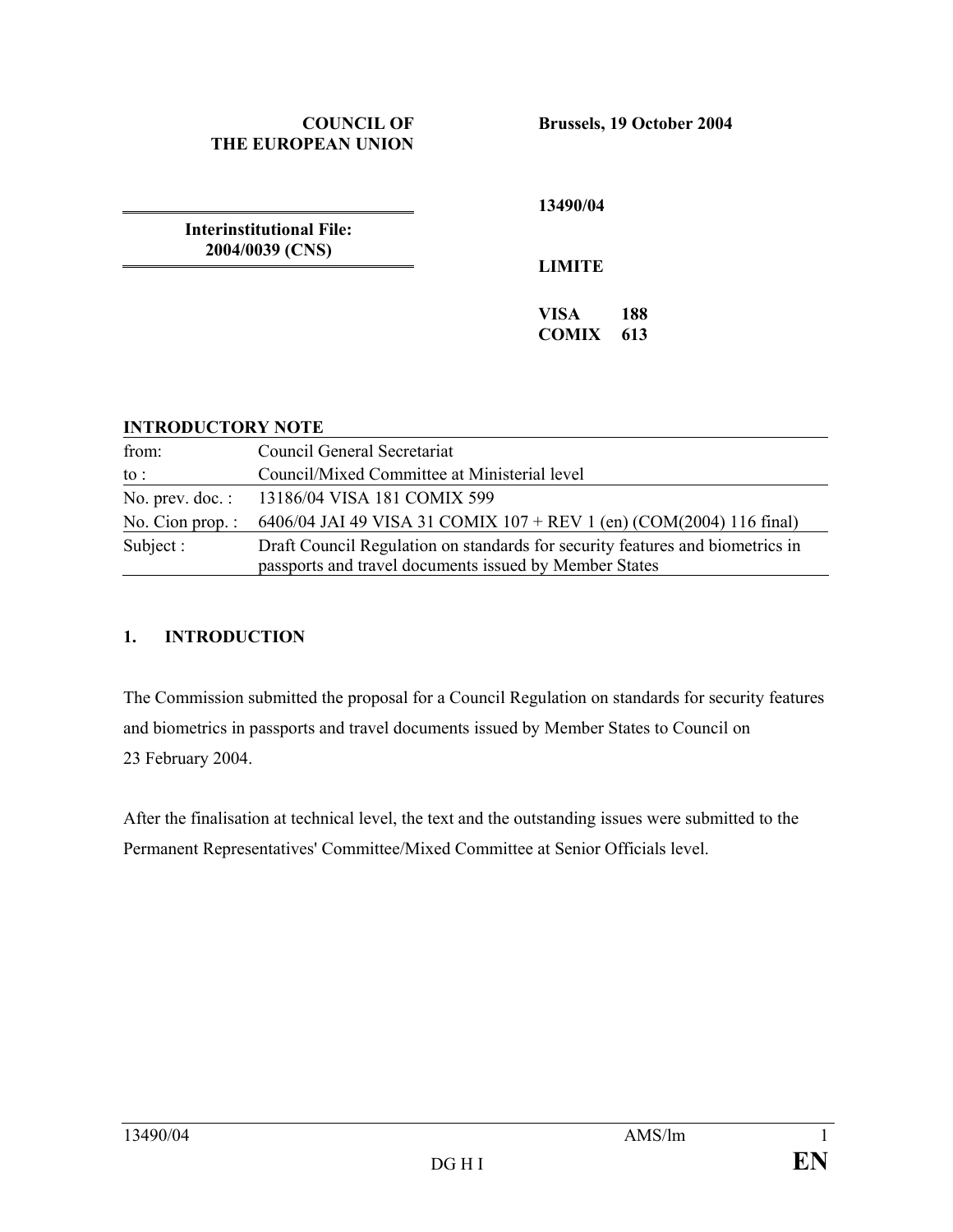#### **2. OUTSTANDING ISSUES**

At the meeting of the Mixed Committee at Ministerial Level on 8 June 2004, there was broad agreement that facial image should be the first mandatory biometric identifier to apply from the date of application of the measure, and that the second and optional identifier should, in principle, be fingerprints (Article 1 (2)). However, at the meeting of the Mixed Committee at Senior Officials level a number of delegations (**IT, DE, FR, EL, ES, MT, LT, PL** and **SI**) reiterated their wish to render the second identifier mandatory from the date of application as well. These delegations wanted this question to be addressed at political level.

Other delegations (**SE, EE, FI** and **LV**) stated that they could not accept this re-opening of discussions on the second biometric identifier to become mandatory. Yet others (**DK, PT**), without being opposed to the idea of a second mandatory identifier, emphasised the technical and financial implications.

The further discussions showed that the two outstanding issues are closely linked, as delegations indicated that the introduction of even one biometric identifiers could in not be accomplished within the timeframe of 12 months set out in the original Commission proposal.

Two delegations (**DE** and **DK**) indicated that they would start issuing biometrically enhanced passports from the end of 2005, integrating only one feature in order to comply with the requirements of the International Civil Aviation Organisation (ICAO) and the requirements of the US Visa Waiver legislation.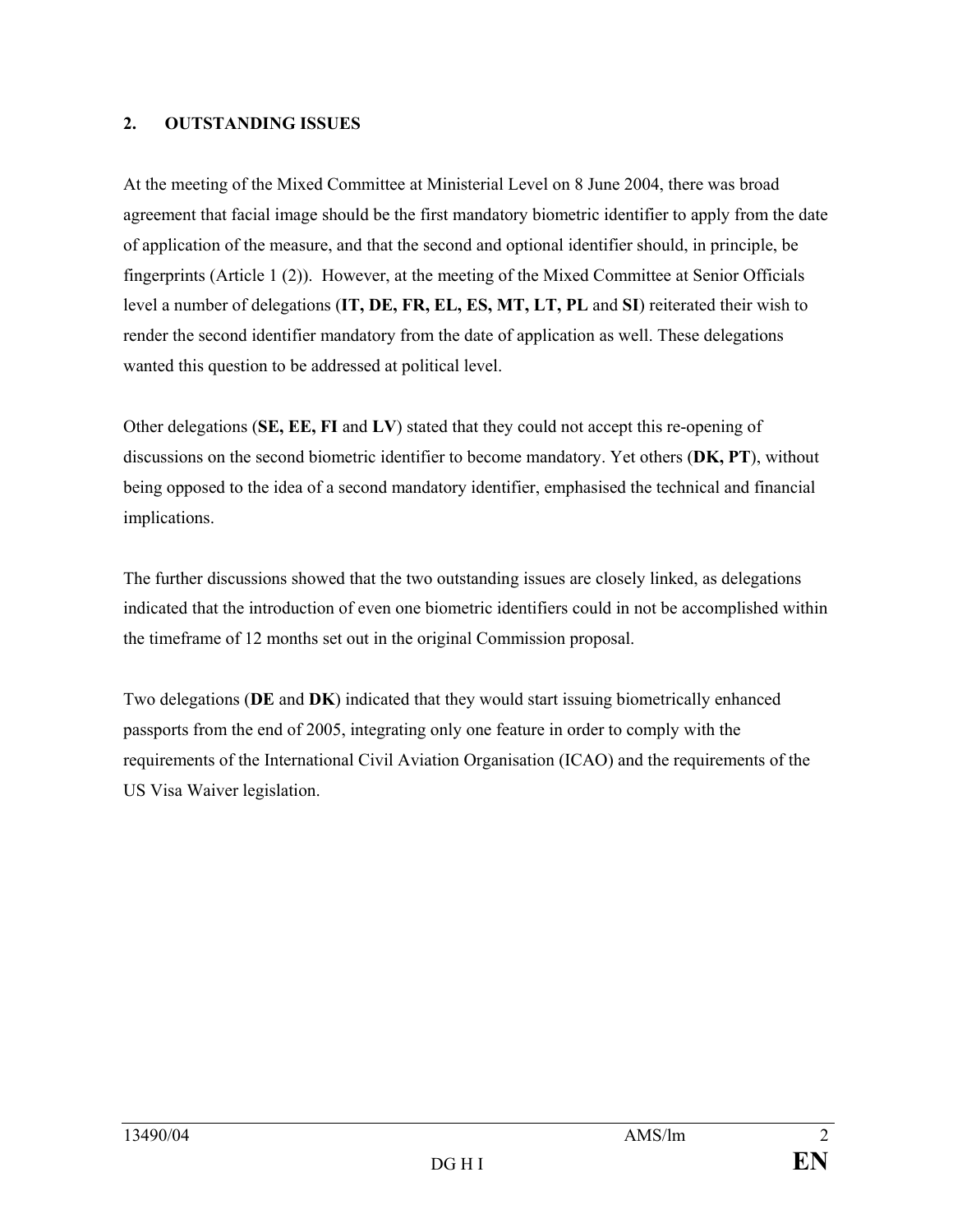The **Commission representative (Comm.)** has at several occasions recalled the political background for a rapid application of the instrument and reminded delegations that the European Council in its conclusions of 25 March 2004 "instructed Council to adopt, by the end of 2004, the Commission's proposal for the incorporation of biometric features into passports with a view to the finalisation of the technical specifications to be adopted by the Commission by the same deadline", Comm. noted that it would seem unwarranted not to comply with this deadline by deferring the date of application beyond 12 months. Comm. also reminded delegations that it was unlikely that the United States' Congress would allow for a second postponement of the deadline for the requirement of holding a biometrically enhanced travel document in order to be able to travel "visa free" to the United States (the original deadline of 26.10.2004 has been changed to 26.10.2005).

## **3. POSSIBLE COMPROMISE SOLUTION**

On the basis of the above, there seemed to a basis for an agreement among delegations to the following solution:

- the first mandatory biometric identifier, i.e. facial image, should apply at the latest 18 months after the adoption of the technical specifications,
- the second mandatory biometric identifier, i.e. fingerprints, should apply at the latest 36 months after the adoption of the technical specifications. This time frame would be in line with the one set for the visa stickers and residence permits.

### **3. FURTHER PROCEEDINGS**

The Permanent Representatives' Committee/Mixed Committee at the level of Senior Officials invites the Justice and Home Affairs Council/Mixed Committee at Ministerial Level to endorse the general approach set out above at its session on 26 October 2004, pending the opinion of the European Parliament.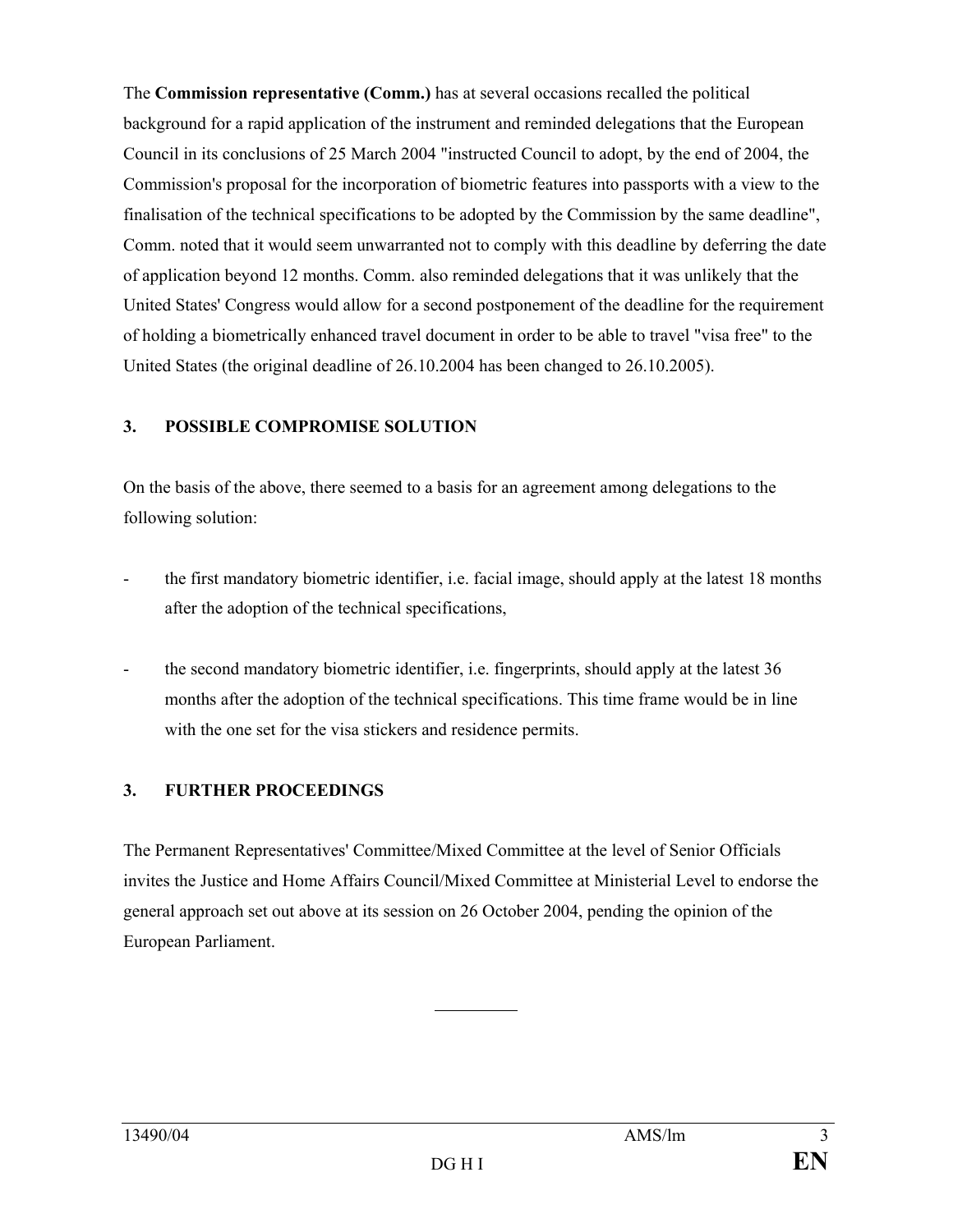#### Draft

### **COUNCIL REGULATION**

# **on standards for security features and biometrics in passports and travel documents issued by Member States**

THE COUNCIL OF THE EUROPEAN UNION,

Having regard to the Treaty establishing the European Community, and in particular Article 62 (2) a) thereof,

Having regard to the proposal from the Commission**<sup>1</sup>** ,

Having regard to the opinion of the European Parliament<sup>2</sup>,

Whereas:

- (1) The European Council of Thessaloniki confirmed that a coherent approach is needed in the EU on biometric identifiers or biometric data for documents for third country nationals, EU citizen's passports and information systems (VIS and SIS II).
- (2) Minimum security standards for passports were introduced by a Resolution of the Representatives of the Governments of the Member States meeting within the Council on 17 October 2000**<sup>3</sup>** . It is now appropriate to upgrade this Resolution by a Community measure in order to achieve enhanced harmonised security standards for passports and travel documents to protect against falsification. At the same time biometric elements should be integrated in the passport in order to establish a reliable link between the genuine holder and the document.

 **1**  $\frac{1}{2}$  OJ C [...], [...], p. [...].

 $\frac{2}{3}$  OJ C [...], [...], p. [...].

OJ C 310, 28.10.2000, p.1.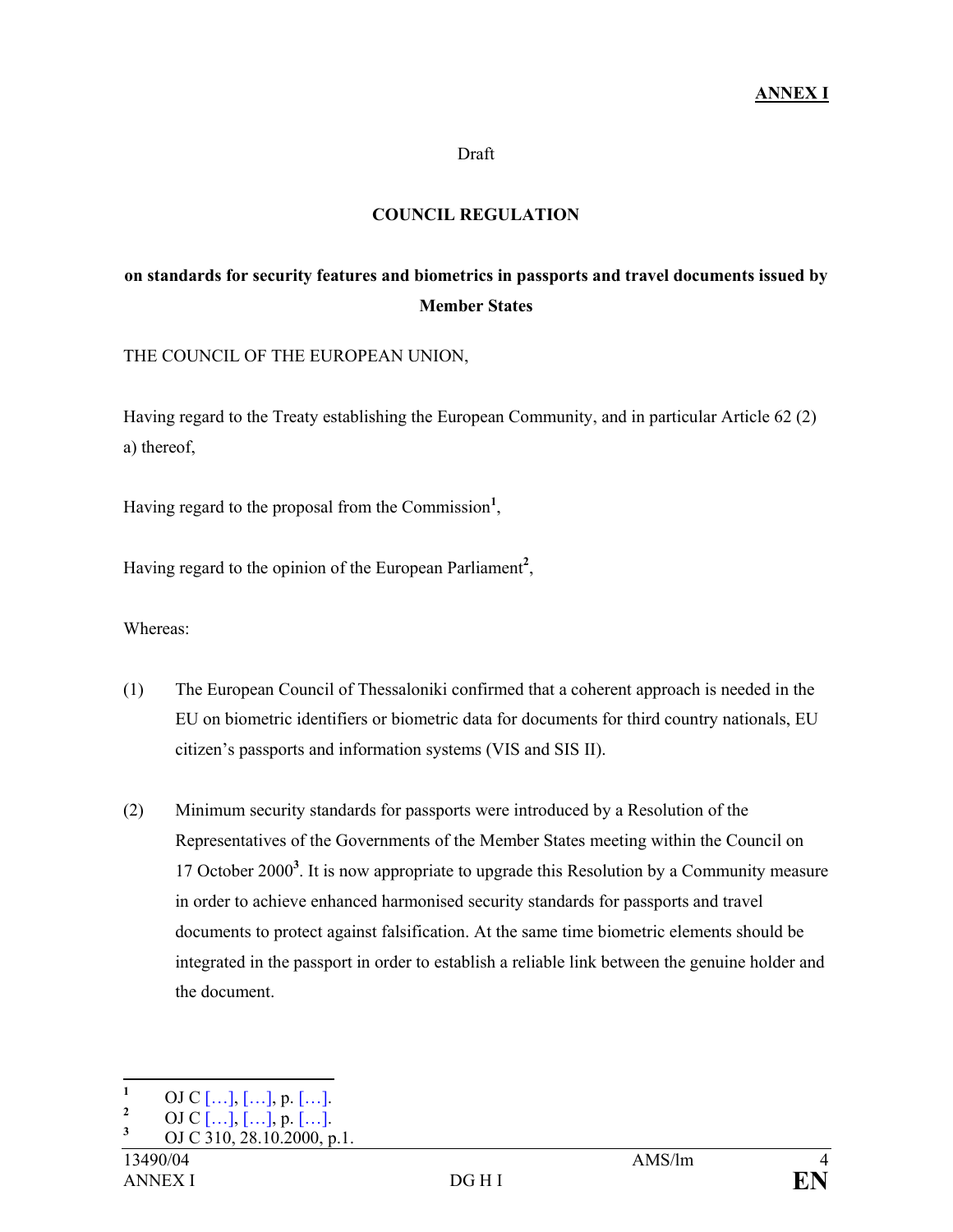- (3) The harmonisation of security features and the integration of biometric identifiers is an important step towards the use of new elements in the perspective of future developments at European level, which render the travel document more secure and establish a more reliable link between the holder and the passport and the travel document as an important contribution to ensuring that it is protected against fraudulent use. The specifications from the International Civil Aviation Organisation, and in particular those set out in document No. 9303 on machine readable travel documents should be taken into account.
- (4) This Regulation is limited to the harmonisation of the security features including biometric identifiers for the passports and the travel documents of the Member States. The designation of the authorities and bodies authorised to have access to the data contained in the storage medium of documents is a matter of national legislation, subject to any relevant provisions of Community law, European Union law or international agreements.
- (5) This Regulation only should lay down such specifications that are not secret. These specifications need to be supplemented by specifications which are to remain secret in order to prevent the risk of counterfeiting and falsifications. Such additional technical specifications should be adopted in accordance with Council Decision 1999/468/EC of 28 June 1999 laying down the procedures for the exercise of implementing powers conferred on the Commission.
- (6) The Commission should be assisted by the Committee established by Article 6 of Council Regulation (EC) No 1683/95 of 29 May 1995 laying down a uniform format for visas.
- (7) In order to ensure that the information referred to is not made available to more persons than necessary, it is also essential that each Member State should designate not more than one body having responsibility for producing the passport and travel documents, with Member States remaining free to change the body, if need be; for security reasons, each Member State must communicate the name of the competent body to the Commission and the other Member States.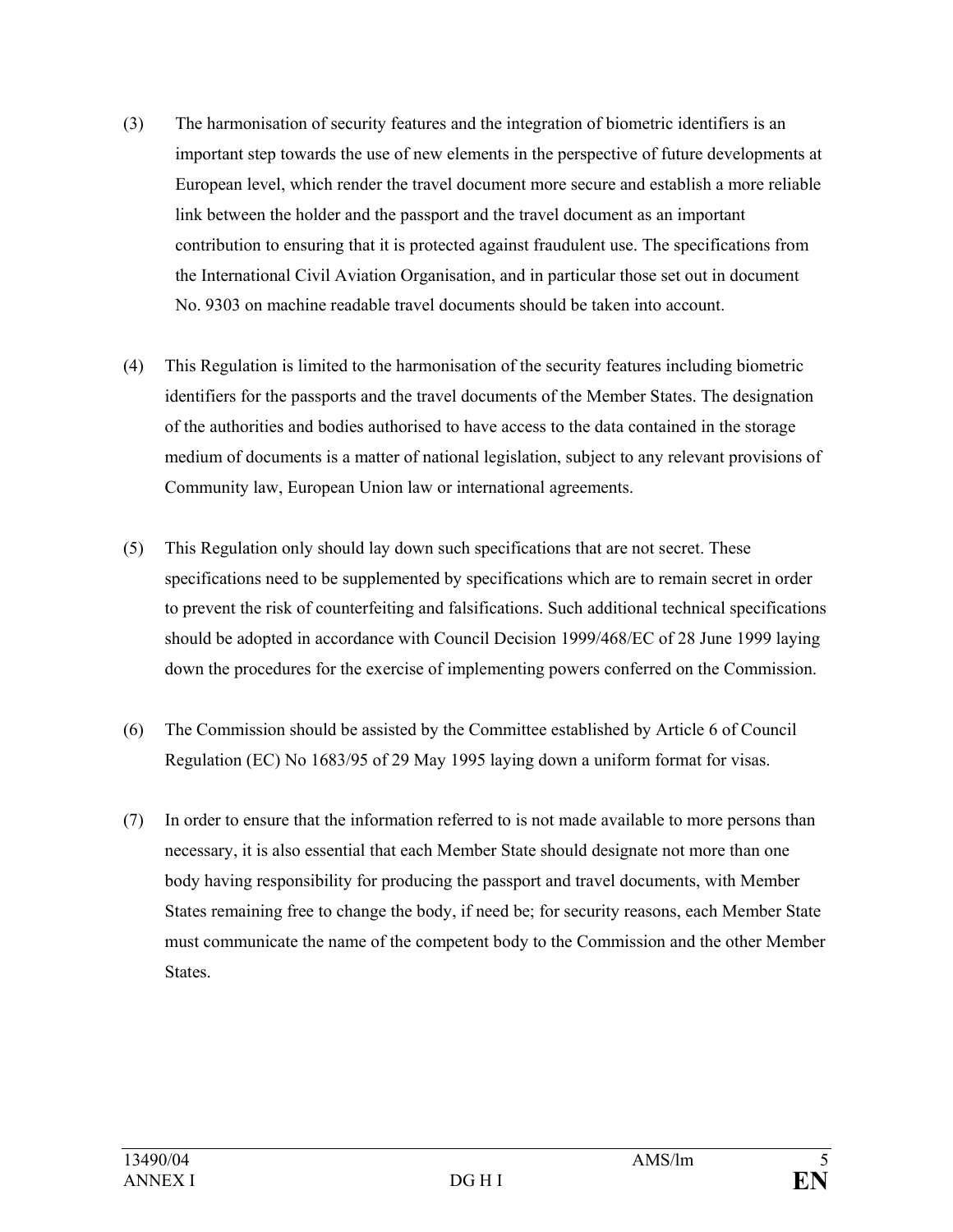- (8) With regard to the personal data to be processed in the context of the passport and travel documents, Directive 95/46/EC of the European Parliament and of the Council of 24 October 1995 on the protection of individuals with regard to the processing of personal data and on the free movement of such data<sup>1</sup> applies. It must be ensured that no further information shall be stored in the passport unless provided for in the regulation, its annex or unless it is mentioned in the relevant travel document.
- (9) In accordance with the principle of proportionality, it is necessary and appropriate for the achievement of the basic objective of introducing common security standards and interoperable biometric identifiers to lay down rules for all Member States implementing the Schengen Convention. This Regulation does not go beyond what is necessary in order to achieve the objectives pursued in accordance with the third paragraph of Article 5 of the Treaty.
- (10) In accordance with Articles 1 and 2 of the Protocol on the position of Denmark annexed to the Treaty on European Union and to the Treaty establishing the European Community, Denmark does not take part in the adoption of this Regulation and is therefore not bound by it or subject to its application. However, given that this Regulation aims to build upon the Schengen acquis under the provisions of Title IV of Part Three of the Treaty establishing the European Community, Denmark will, in accordance with Article 5 of the said Protocol, decide within a period of six months after the Council has adopted this Regulation whether it will transpose it into its national law.

**<sup>1</sup>** OJ L 281, 23.11.1995, p. 31.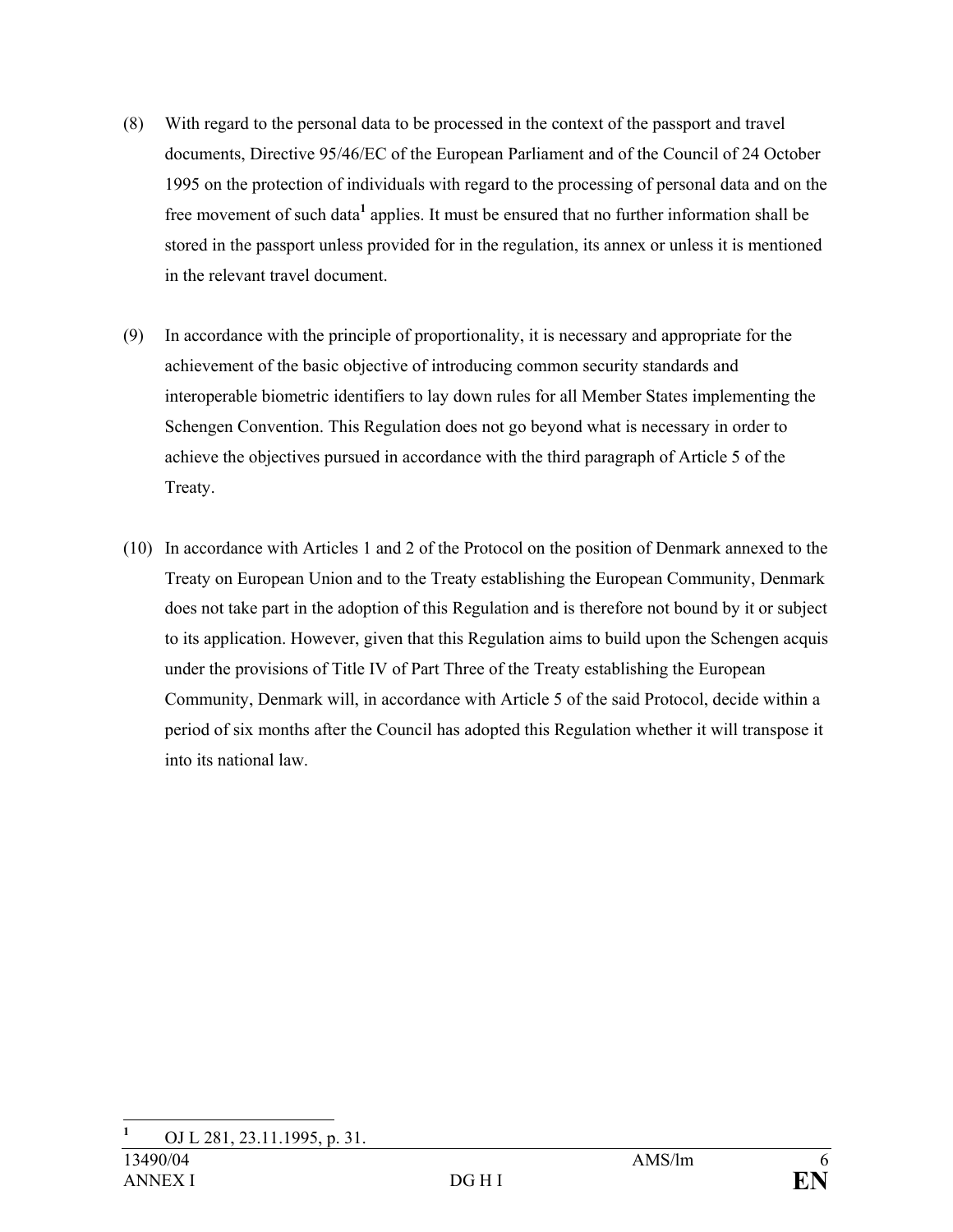- (11) This Regulation constitutes a development of provisions of the Schengen acquis in which the United Kingdom does not take part, in accordance with Council Decision 2000/365/EC of 29 May 2000 concerning the request of the United Kingdom of Great Britain and Northern Ireland to take part in some of the provisions of the Schengen acquis; the United Kingdom is therefore not taking part in its adoption and is not bound by it or subject to its application.
- (12) This Regulation constitutes a development of provisions of the Schengen *acquis* in which Ireland does not take part, in accordance with Council Decision 2002/192/EC of 28 February 2002 concerning Ireland's request to take part in some of the provisions of the Schengen acquis*;* Ireland is therefore not taking part in its adoption and is not bound by it or subject to its application.
- (13) As regards Iceland and Norway, this Regulation constitutes a development of provisions of the Schengen *acquis* within the meaning of the Agreement concluded by the Council of the European Union and the Republic of Iceland and the Kingdom of Norway concerning the association of those two States with the implementation, application and development of the Schengen *acquis* which fall within the area referred to in Article 1, point B of Council Decision 1999/437/EC of 17 May 1999 on certain arrangements for the application of that Agreement**<sup>1</sup>** .

## HAS ADOPTED THIS REGULATION:

### *Article 1*

1. Passports and travel documents issued by Member States shall comply with the minimum security standards set out in the Annex.

**<sup>1</sup>** OJ L 176, 10.7.1999, p. 31.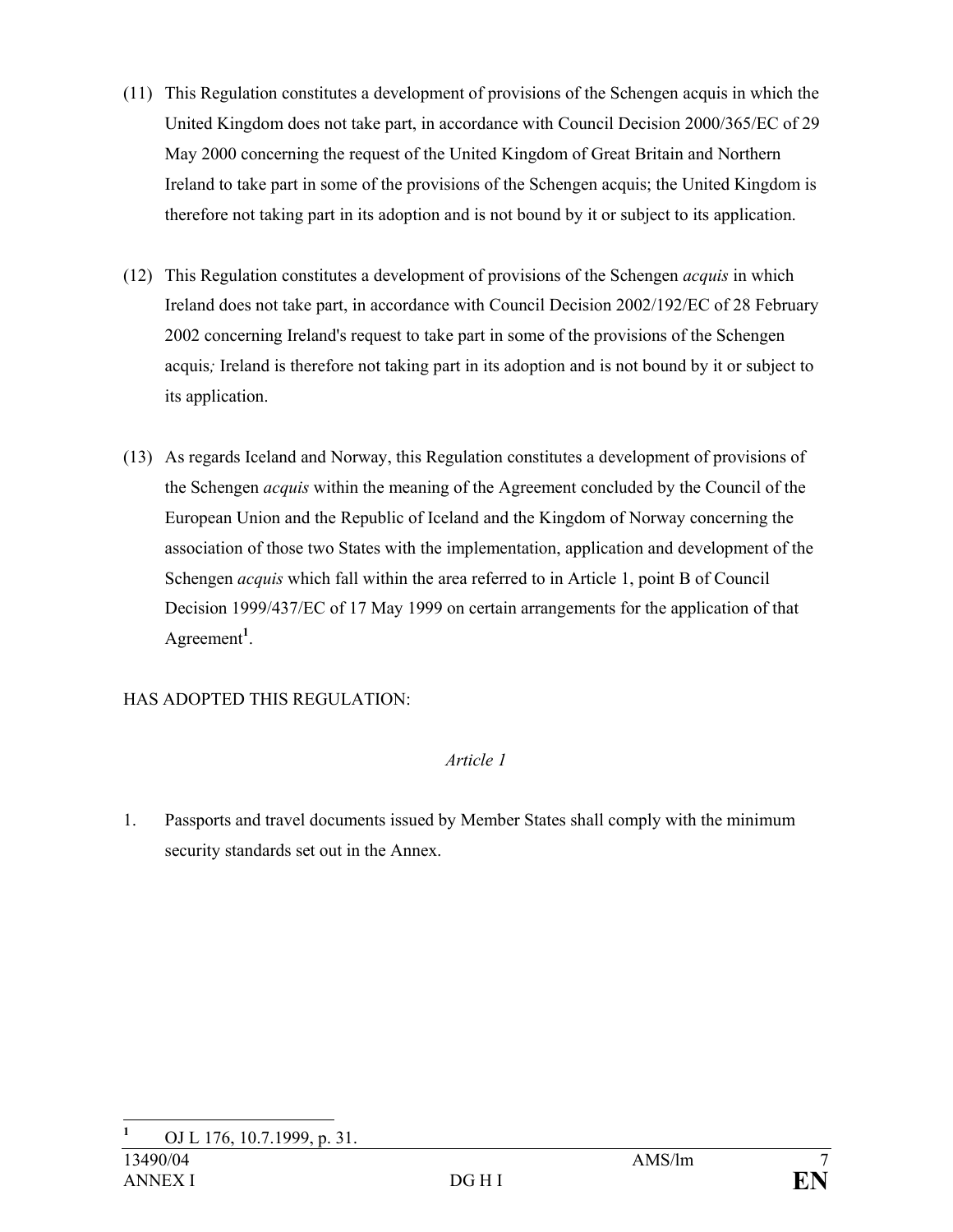- 2. The passports and travel documents shall include a storage medium which shall contain a facial image. The Member States [may]**<sup>1</sup>** also include fingerprints in interoperable formats. The data must be secured and the storage medium shall have sufficient capacity and capability to guarantee the integrity, the authenticity and the confidentiality of the data.
- 3. This Regulation applies to passports and travel documents issued by Member States. It does not apply to identity cards issued by Member States to their nationals or to temporary passports and travel documents having a validity of 12 months or less.

## *Article 2*

Additional technical specifications for the passport relating to the following shall be established in accordance with the procedure referred to in Article 5 (2):

- (a) additional security features and requirements including enhanced anti-forgery, counterfeiting and falsification standards;
- (b) technical specifications for the storage medium of the biometric information and its security, including prevention of unauthorised access;
- (c) requirements for the quality and common standards for the facial image and the fingerprints.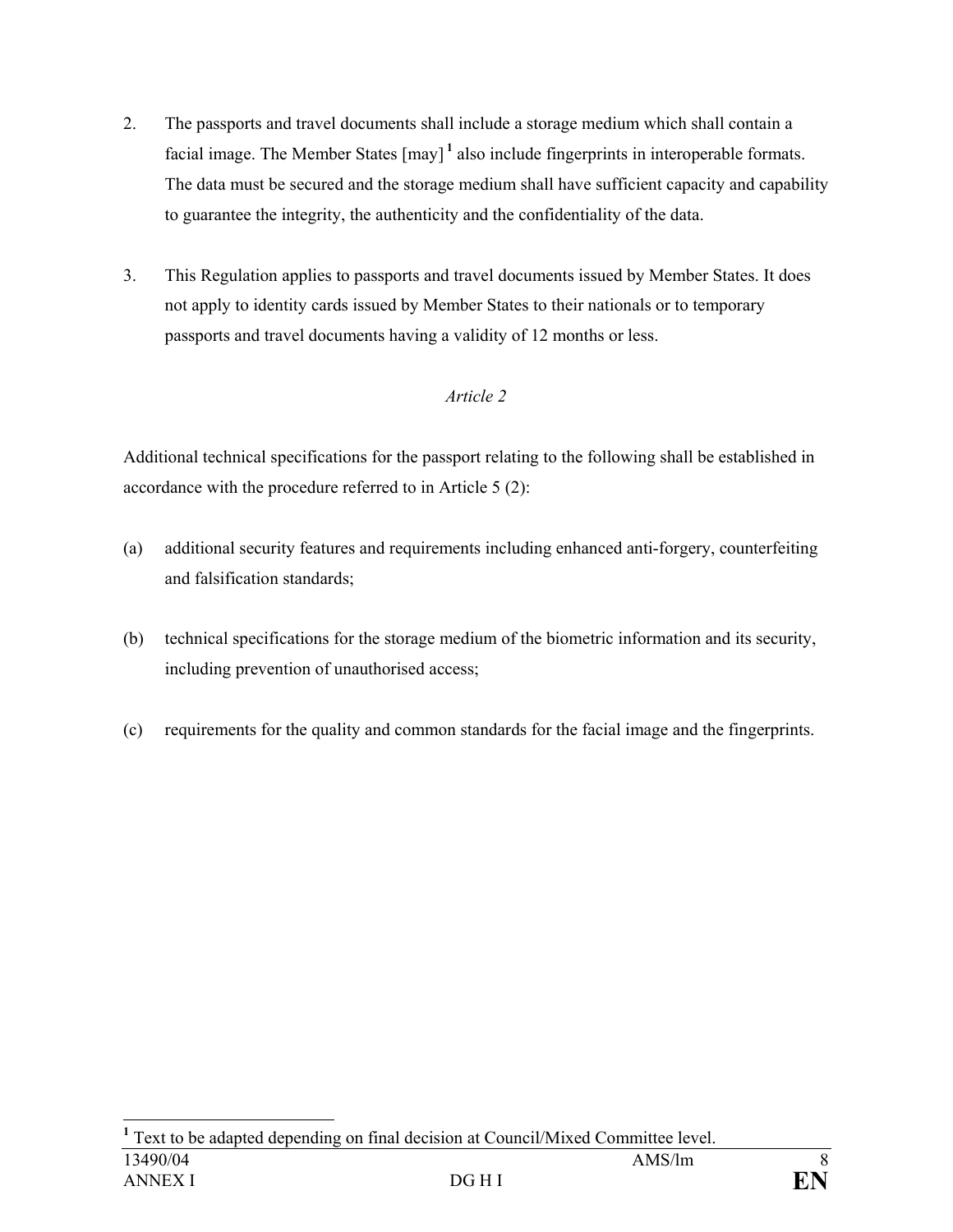#### *Article 3*

- 1. In accordance with the procedure referred to in Article 5 (2) it may be decided that the specifications referred to in Article 2 shall be secret and not be published. In such case, they shall be made available only to the bodies designated by the Member States as responsible for the printing and to persons duly authorised by a Member State or the Commission.
- 2 Each Member State shall designate one body having responsibility for printing the passport and travel document. It shall communicate the name of that body to the Commission and the other Member States. The same body may be designated by two or more Member States. Each Member State shall be entitled to change its designated body. It shall inform the Commission and the other Member States accordingly.

## *Article 4*

- 1. Without prejudice to data protection rules, persons to whom the passport or travel document is issued shall have the right to verify the personal data contained in the passport and, where appropriate, to ask for rectification or erasure to be made.
- 2. No information in machine-readable form shall be included in the passport or travel document unless provided for in this Regulation, or its Annex, or unless it is mentioned in the passport by the issuing Member State according to its national legislation.
- 3. For the purpose of this Regulation, the biometric features in passports and travel documents shall only be used for verifying
	- a) the authenticity of the document
	- b) the identity of the holder by means of directly available comparable features when the passport or other travel documents are required to be produced by law.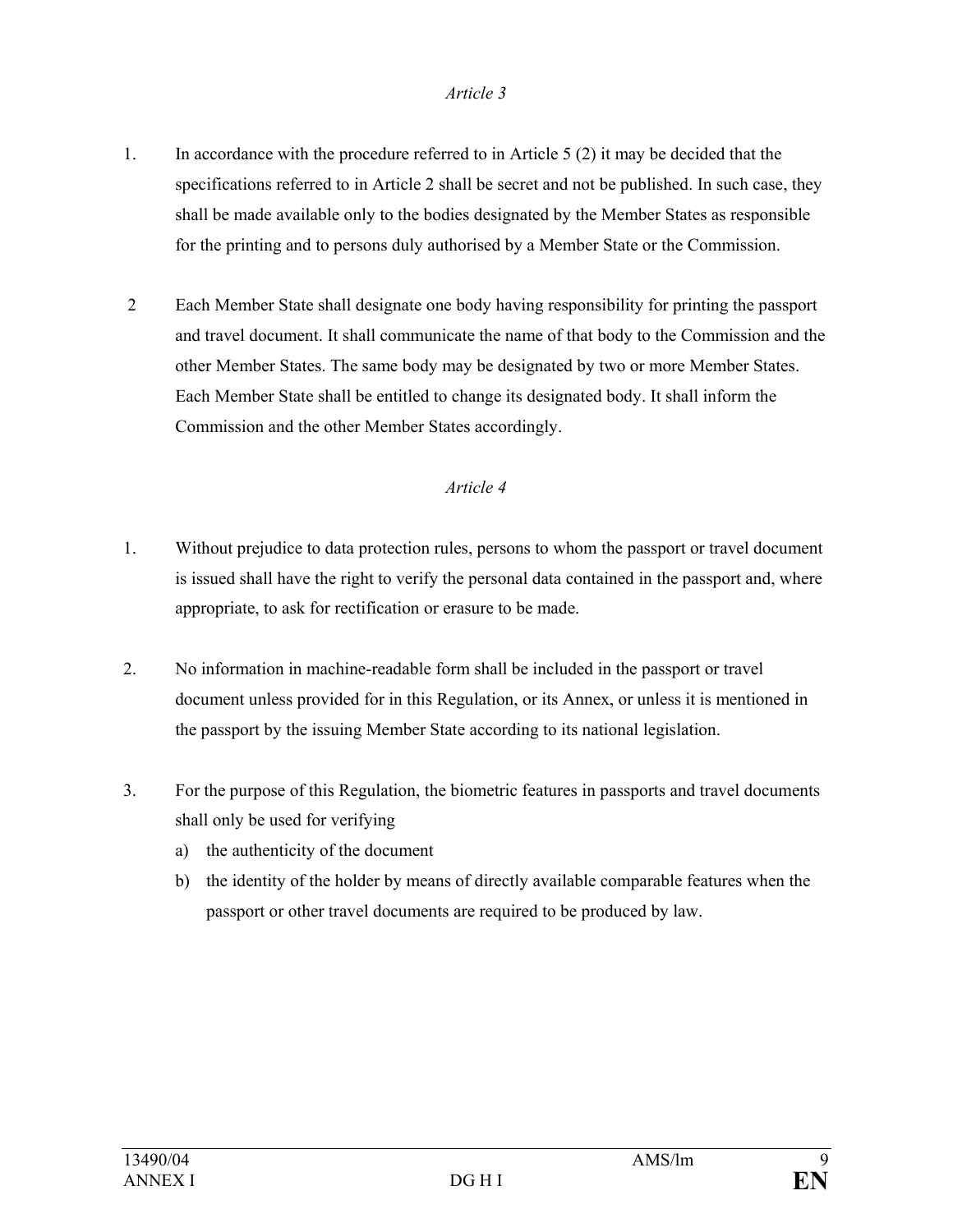#### *Article 5*

- 1. The Commission shall be assisted by the Committee set up by Article 6(2) of Regulation (EC) No 1683/95.
- 2. Where reference is made to this paragraph, Articles 5 and 7 of Decision 1999/468/EC shall apply. The period laid down in Article 5(6) of Decision 1999/468/EC shall be set at two months.
- 3. The Committee shall adopt its rules of procedure.

### *Article 6*

This Regulation shall enter into force on the twentieth day following that of its publication in the *Official Journal of the European Union*.

The Member States shall apply this Regulation at the latest [....]**<sup>1</sup>** following the adoption of the measures referred to in Article 2. However, the validity of passports and travel documents already issued shall not be affected.

This Regulation shall be binding in its entirety and directly applicable in the Member States in accordance with the Treaty establishing the European Community.

Done at Brussels, […]

l

 *For the Council The President […]*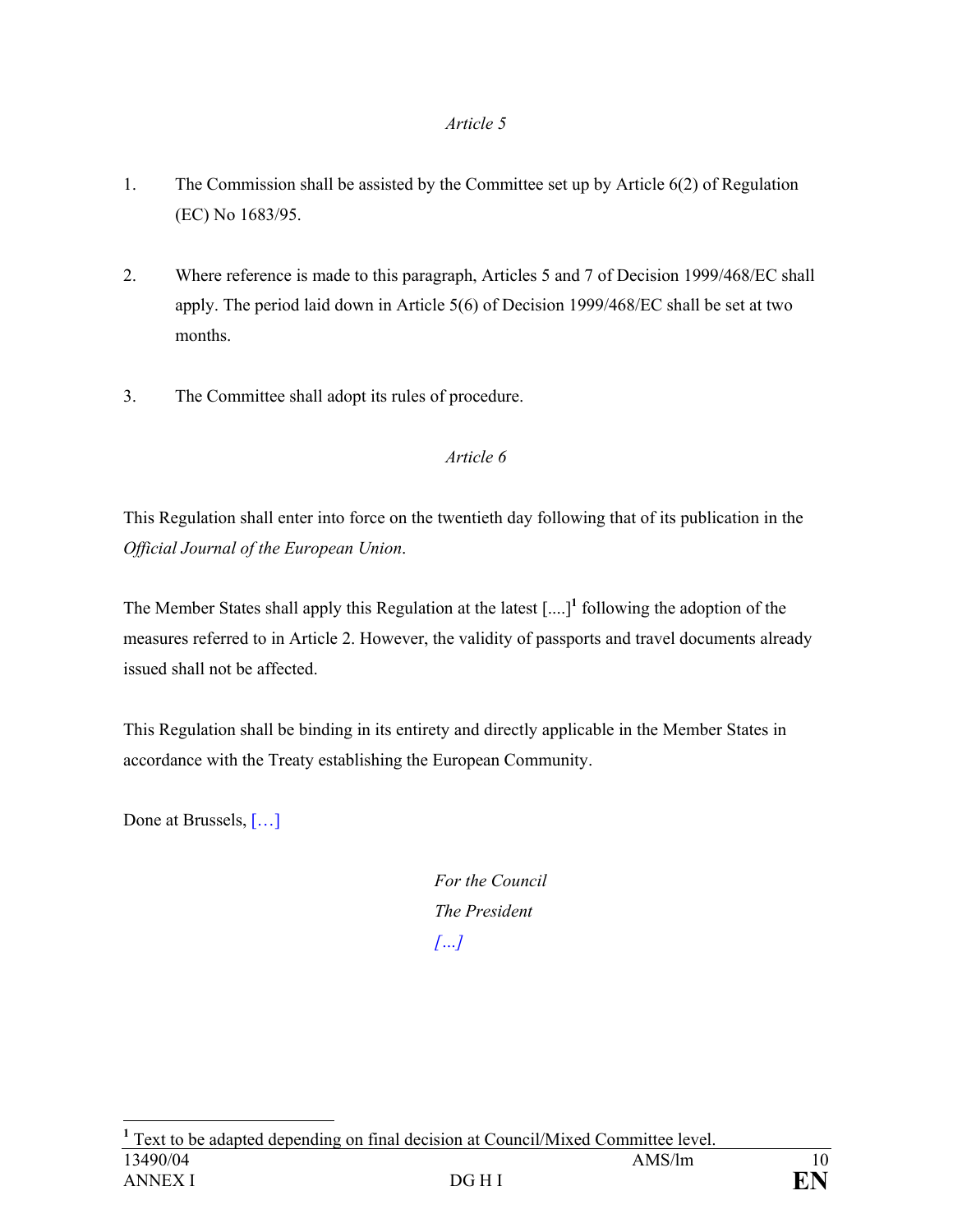#### **Minimum security standards of passports and travel documents issued by the Member States**

#### **Introduction**

This Annex lays down the minimum level of security that the Member States' passports and travel documents are required to provide. The provisions in the Annex are concerned primarily with the biographical data page. The generic security features also apply to the other parts of passports.

The biographical data page can consist of various basic materials. The Annex specifies the minimum level of security for the specific material that is used.

#### **1. Material**

The paper used for those sections of the passport or travel document giving personal particulars or other data shall meet the following minimum requirements:

- no optical brighteners,
- duo-tone watermarks,
- security reagents to guard against attempts at tampering by chemical erasure,
- coloured fibres (partly visible and partly fluorescent under UV light, or invisible and fluorescent in at least two colours),
- UV-fluorescent planchettes are recommended (for stickers mandatory),
- the use of security thread is recommended.

If the biographical data page is in sticker form, the watermark can be dispensed within the paper used for that page. The watermark can also be dispensed within the paper used for the inside of the passport covers. Security reagents are required on the inside covers only if data are entered there.

Stitching thread should be protected against substitution.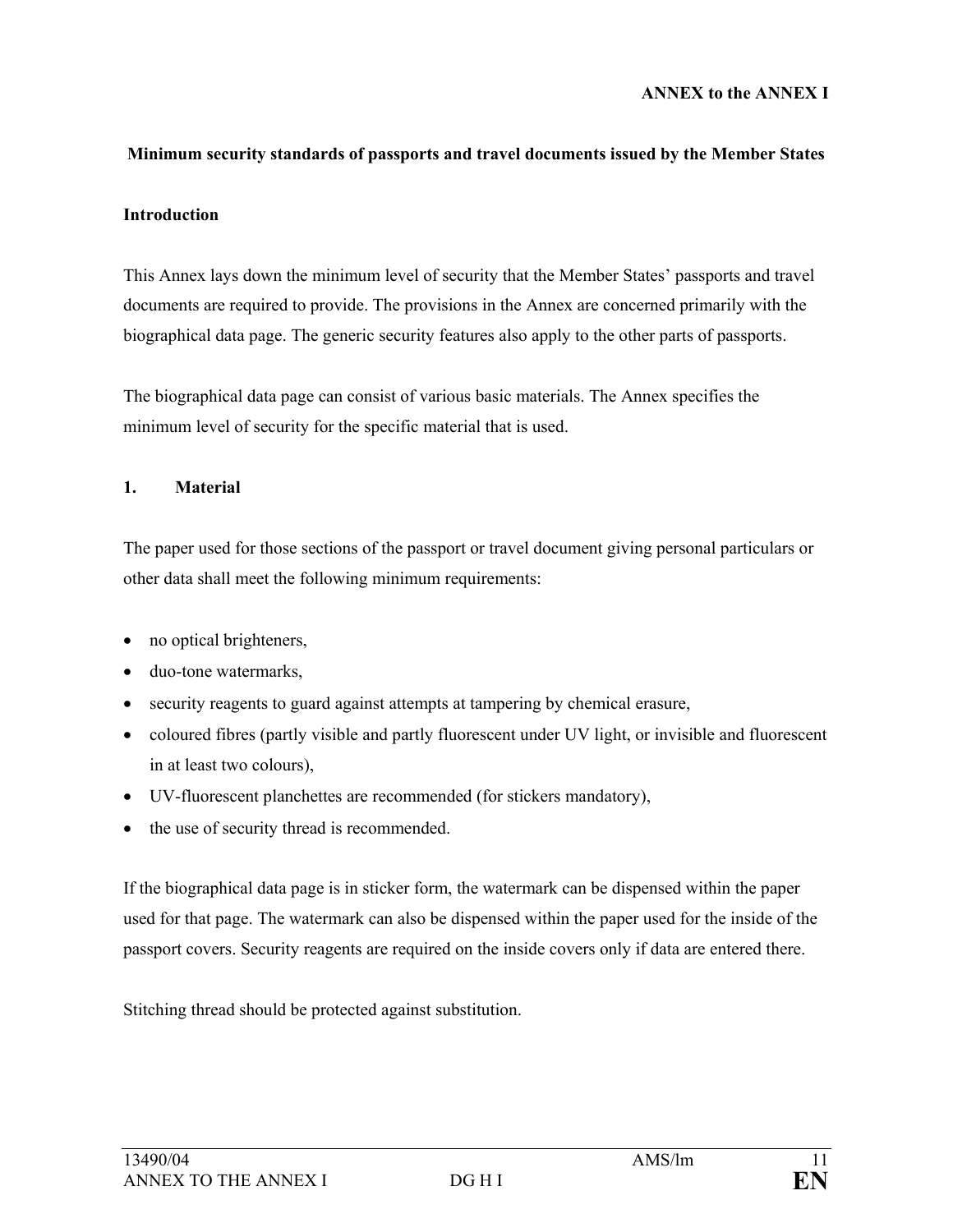If a card for inserting personal data in the passport is made entirely of a synthetic substrate, it is not usually possible to incorporate the authentication marks used in passport paper. In the case of stickers and cards, the lack of marks in the materials shall be compensated for by measures in respect of security printing, use of an anti-copying device, or an issuing technique according to Sections 3, 4 and 5 over and above the following minimum standards.

## **2. Biographical data page**

The passport shall contain a machine-readable biographical data page, which shall comply with ICAO-Document 9303 on machine-readable passports (Part 1) and the way it is issued, with the specifications for machine-readable passports set out therein.

The portrait of the holder shall also appear on this page and shall not be affixed but integrated into the material of the biographical data page by the issuing techniques as referred to in Section 5 of this annex.

The biographical data shall be entered on the page following the title page in the passport. In any event, an inside cover page should no longer be used for biographical data.

The layout of the biographical data pages shall be such that it is distinguishable from the other pages.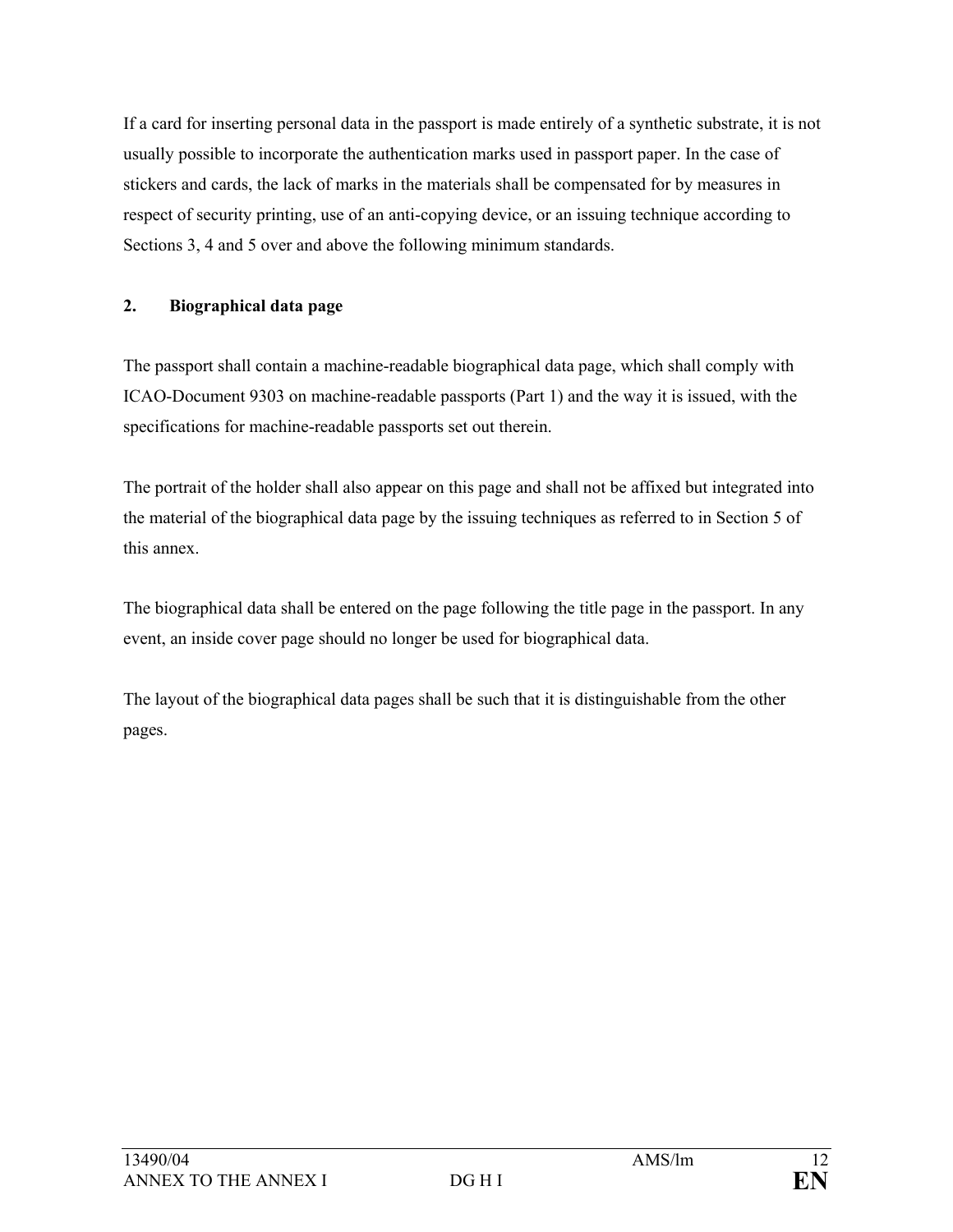## **3. Printing techniques**

The following printing techniques shall be used:

## - *Background printing*:

- two-tone guilloches or equivalent structures,
- rainbow colouring, where possible fluorescent,
- UV-fluorescent overprinting,
- effective anti-counterfeiting and anti-falsification motifs (especially on the biographical data page) with optional use of micro-printing,
- reagent inks must be used on paper passport pages and stickers,
- if the paper of the passport is well protected against attempts at tampering, the use of reagent inks is optional.

## - *Form printing*:

With integrated micro printing (unless already included in background printing).

### - *Numbering*:

On all pages inside the passport a unique document number should be printed (where possible with a special style of figures or typeface and in UV-fluorescent ink), or perforated or, in passport cards a unique document number should be integrated using the same technique as for the biographical data. It is recommended that in passport cards the unique document number is visible on both sides of the card. If a sticker is used for biographical data the unique document number should be printed, using fluorescent ink and a special style of figures or typeface is obligatory.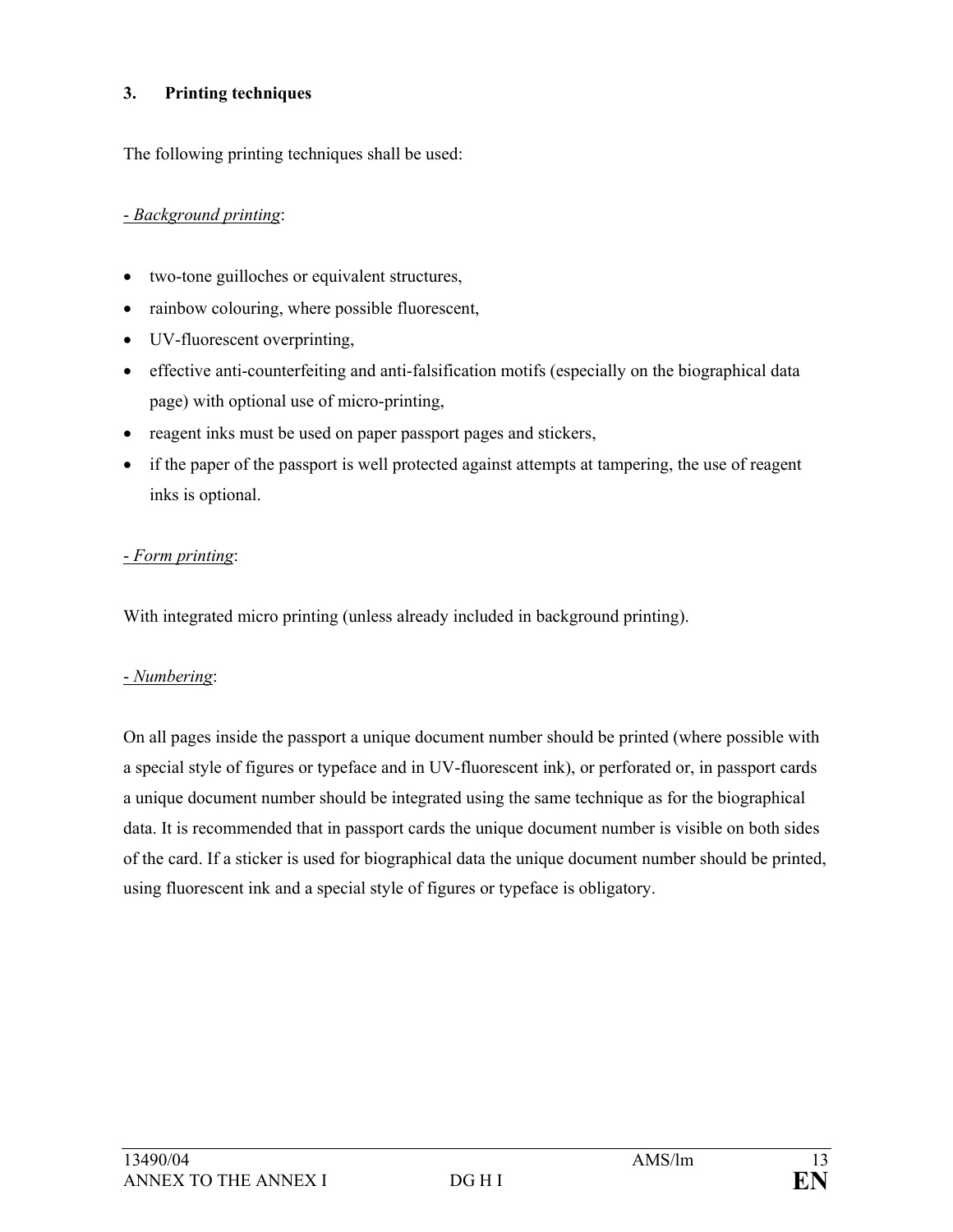If stickers or non-laminated paper inside pages are used for biographical data, intaglio printing with latent image effect, micro text and ink with optically variable properties and a DOVID (Diffractive Optically Variable Image Device) shall also be employed. Additional optically variable security devices shall also be used on passport cards made entirely of a synthetic substrate, at least through the use of a DOVID or equivalent measures.

## **4. Protection against copying**

An optically variable (OVD) or equivalent device, which provides for the same level of identification and security as currently used in the uniform format for visas shall be used on the biographical data page and shall take the form of diffractive structures which vary when viewed from different angles (DOVID) incorporated into the hot-sealed or an equivalent laminate (as thin as possible) or as an OVD overlay, or, on stickers or a non-laminated paper inside page, as metallised or partially de-metallised OVD (with intaglio overprinting) or equivalent devices

The OVD devices should be integrated into the document as an element of a layered structure, effectively protecting against forgery and falsification. In documents made of paper, they should be integrated over as wide a surface as possible as an element of the hot-sealed or an equivalent laminate (as thin as possible) or security overlay, as described in Section 5. In documents made of a synthetic substrate, they should be integrated in the card layer over as wide a surface as possible

If a synthetic card is personalised by laser engraving, and an optically variable laser written device is incorporated therein, the diffractive OVD shall be applied, at least in form of a positioned metallised or transparent DOVID to achieve an enhanced protection against reproduction.

If a biographical data page is made of a synthetic substrate with paper core, the diffractive OVD shall be applied at least in the form of a positioned metallised or transparent DOVID to achieve an enhanced protection against reproduction.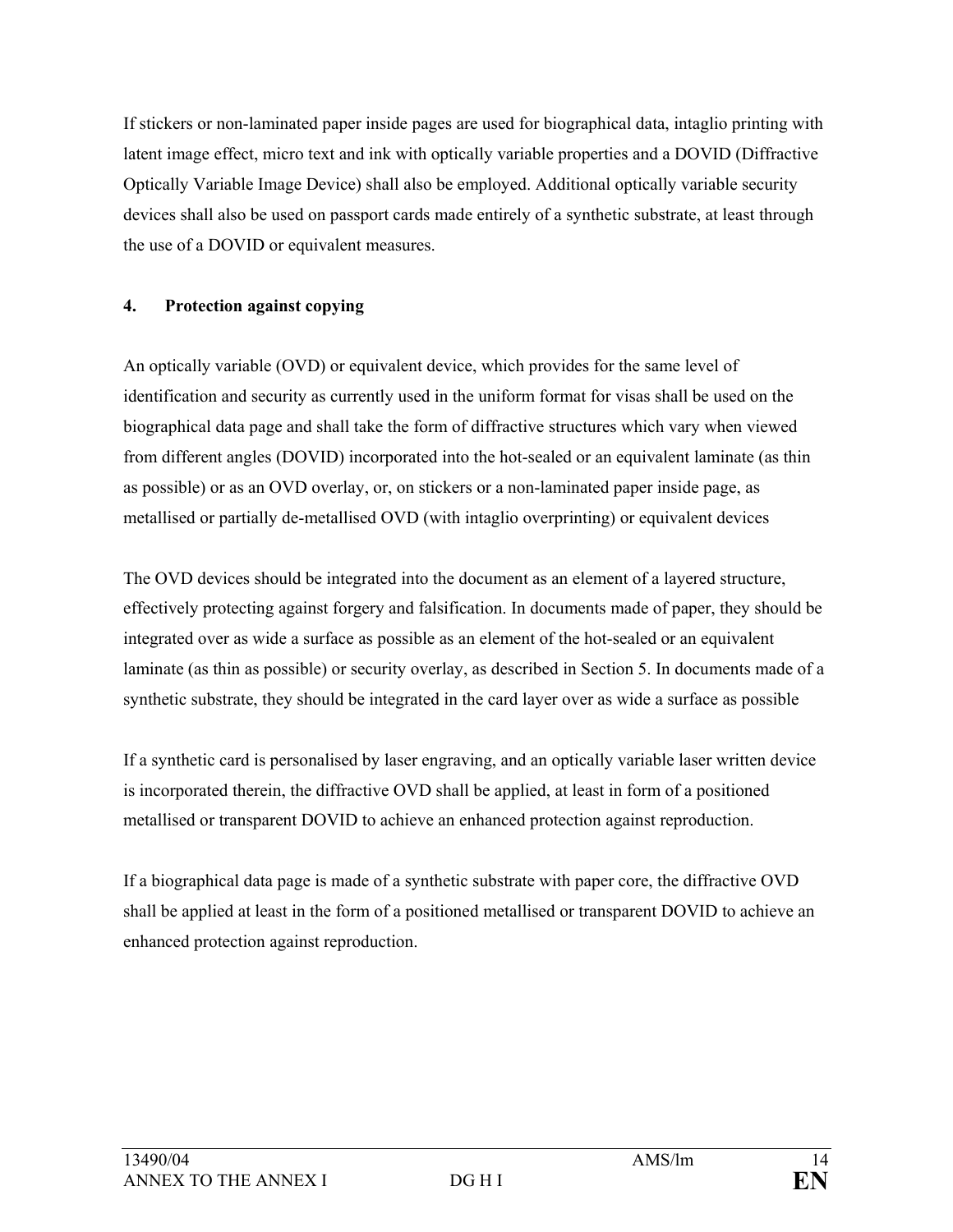## **5. Issuing technique**

To ensure that passport data are properly secured against attempts at counterfeiting and falsification, biographical data including the holder's portrait, the holder's signature and main issue data shall be integrated into the basic material of the document. Conventional methods of attaching the photograph shall no longer be used.

The following issuing techniques may be used:

- laser printing,
- thermo-transfer,
- ink-jet printing,
- photographic,
- laser-engraving that effectively penetrates into the card layers bearing the security characteristics.

To ensure that biographical and issue data are adequately protected against attempts at tampering, hot-seal or equivalent lamination (as thin as possible) with an anti-copying device is compulsory where laser printing, thermo-transfer or photographic techniques are used.

EU travel documents must be issued in machine-readable form. The layout of the biographical data page must follow the specifications given in ICAO Document 9303, Part 1, and the issuing procedures must meet the specifications it sets for machine-readable documents.